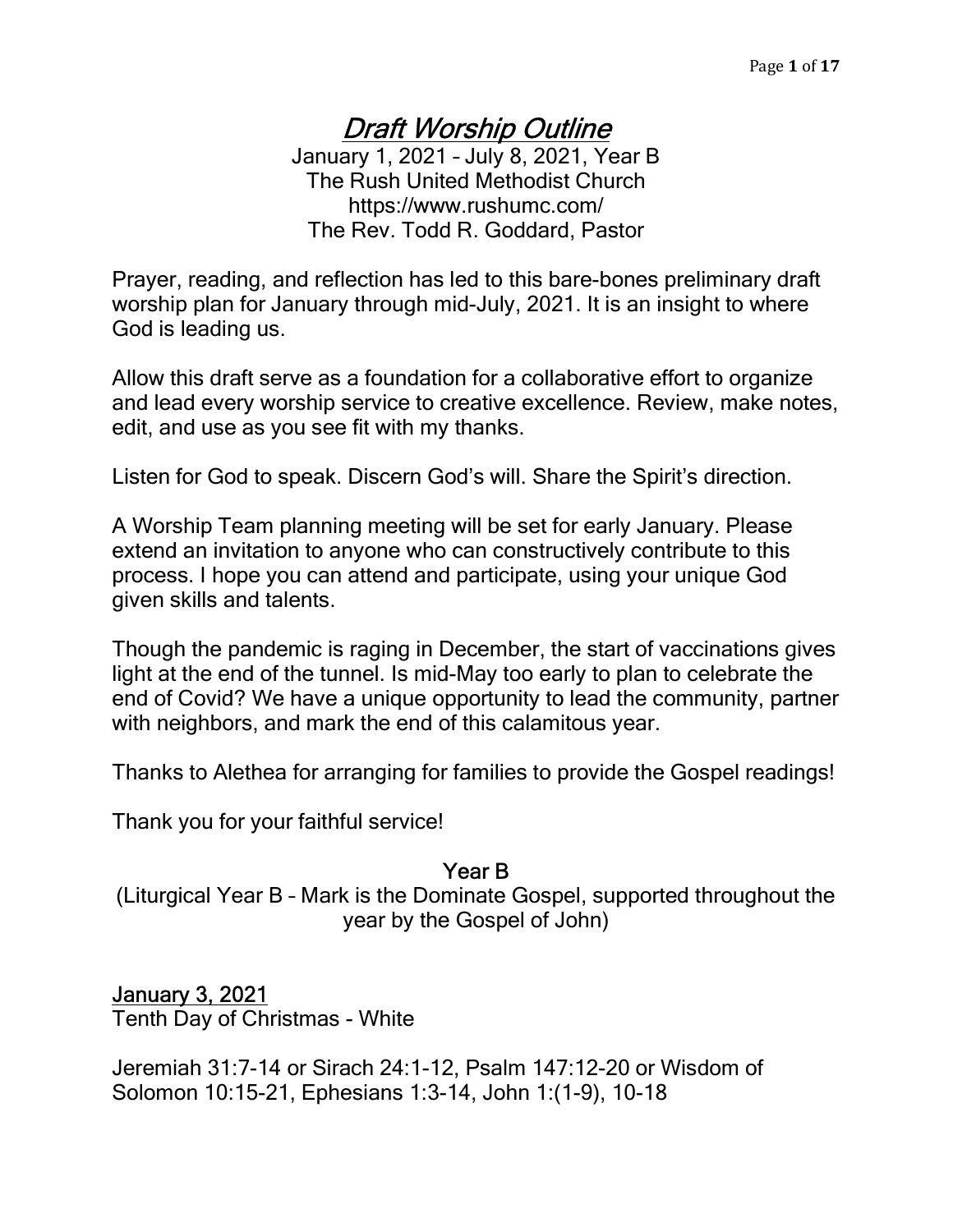The Gospel from John is a report of creation, the Word and God being one, the Word becoming flesh and dwelling among us. John masterfully describes the Word being the light of life and all people that overcomes the darkness. John is introduced as the one sent by God to testify to the light that all might believe.

The prophet Jeremiah tells the remnant of Israel that they will be freed from captivity and returned to the promised land.

Arts:

Worship:

Music:

(Pastor Todd is on vacation and unavailable January 4-10, 2021)

#### January 6, 2021 (Wednesday)

Epiphany of the Lord

#### January 10, 2021

Baptism of the Lord – White First Sunday After the Epiphany

Genesis 1:1-5, Psalm 29, Acts 19:1-7, Mark 1:4-11

The Gospel is the report of John the Baptist baptizing in the wilderness, leading to the baptism of Jesus. As Jesus emerges from the water, the Holy Spirit descends like a dove, lands on Jesus, and the voice of God proclaims, "You are my Son , the Beloved; with you I am well pleased."

We will celebrate baptisms (hopefully) and remind the congregation (splash) with water of their own baptisms!

Altar Arts: Pitcher and bowl, font and flowing water

Guest Preacher / Celebrant: Lida Merrill

Arts: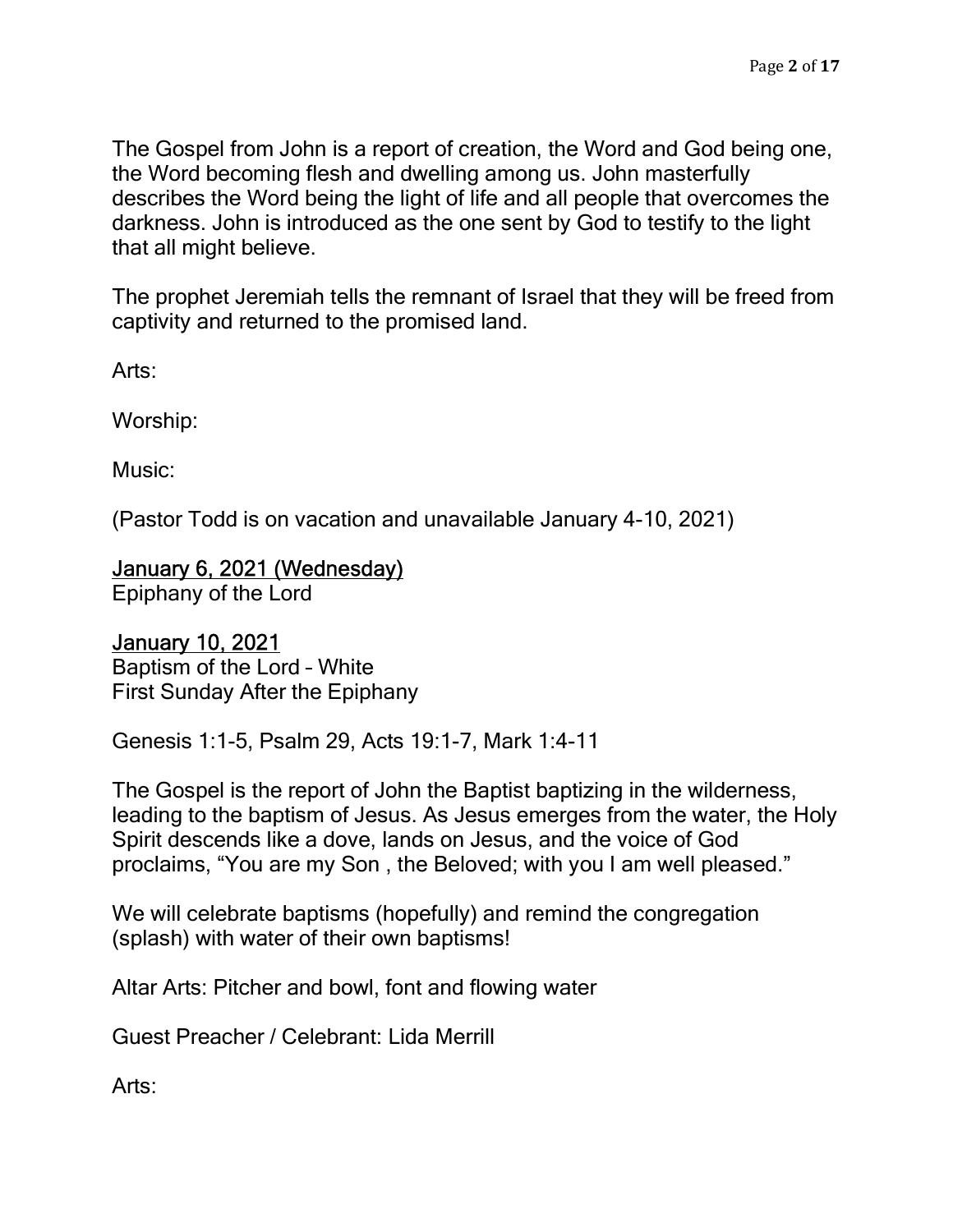Worship:

Music:

Second Sunday Lunch – When it is Safe!

### January 14, 2021

Interracial Clergy Coalition for Henrietta and Rush Sponsored Martin Luther King, Jr. Celebration.

7:00 pm premier on our Rush UMC YouTube and Facebook pages. Leaders from the Town of Rush, Town of Henrietta, the RHCSD address the community and the 1<sup>st</sup> Annual MLK award is made to a senior student in the RHCSD. Pastor Todd's keynote: https://youtu.be/BJ67MzOeNUg

### January 17, 2021

2<sup>nd</sup> Sunday After the Epiphany - Green

1 Samuel 3:1-10, (11-20), Psalm 139:1-6, 13-18, 1 Corinthians 6:12-20, John 1:43-51

After Jesus first calls Andrew and Simon to leave John and be his disciples, Jesus goes to Galilee and calls Philip and Nathanael.

Arts:

Worship:

Music:

### January 24, 2021

3<sup>rd</sup> Sunday After the Epiphany - Green Jonah 3:1-5, 10 Psalm 62:5-12 1 Corinthians 7:29-31 Mark 1:14-20

Jesus begins his ministry in Galilee, informing people the kingdom of God is near, calling for repentance, and telling all to believe. He then calls brothers Simon and Andrew, James and John, to become his disciples. Jesus promises them "I will make you fish for people."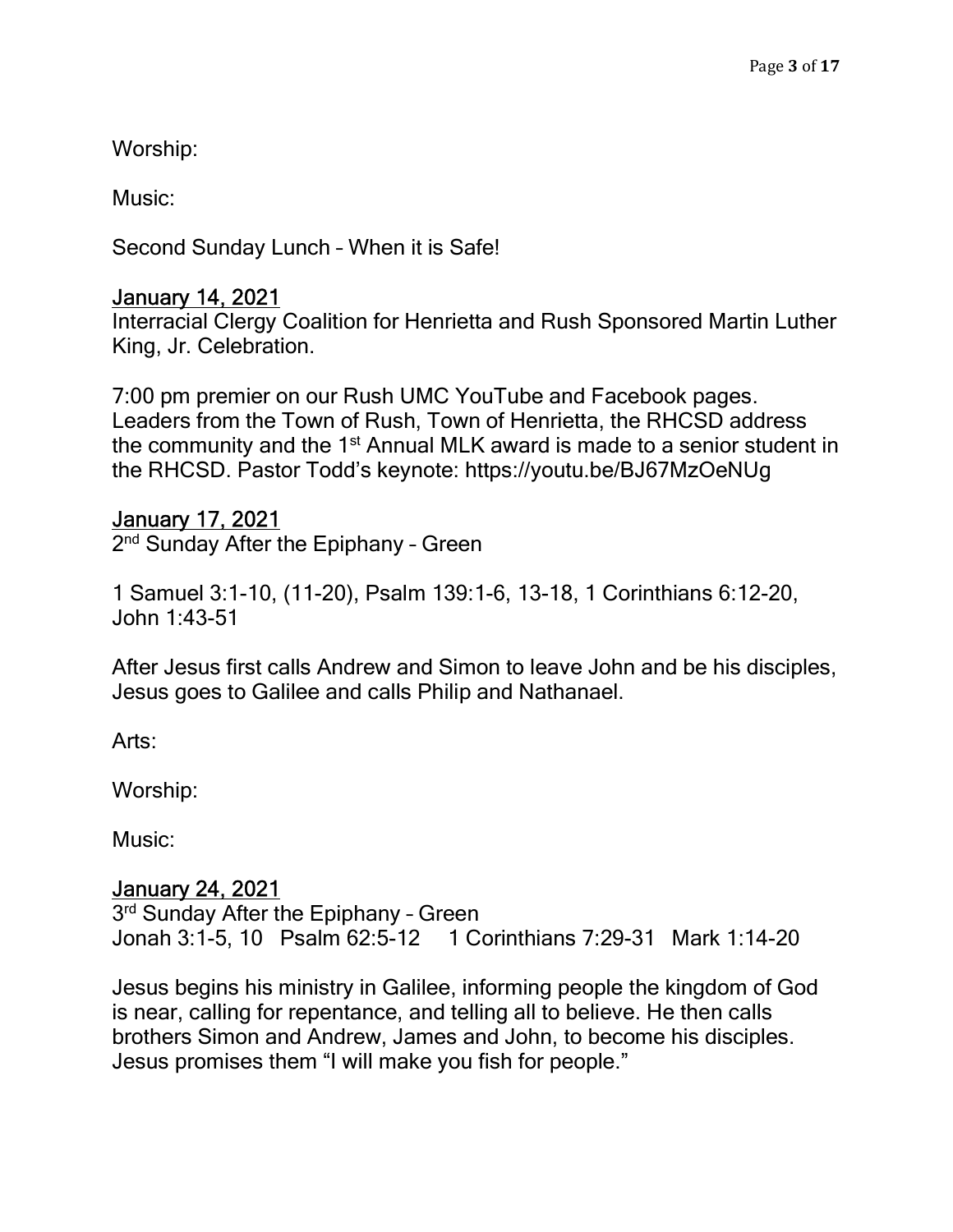Arts:

Worship:

Music:

Musa weNkosi Orphanage Support Offering

## January 31, 2021

4<sup>th</sup> Sunday After the Epiphany - Green Deuteronomy 18:15-20 Psalm 111 1 Corinthians 8:1-13 Mark 1:21-28

Jesus is teaching in the synagogue at Capernaum when a man with an unclean spirit challenges him. Jesus casts out the unclean spirit. His fame began to spread throughout Galilee.

Arts:

Worship:

Music:

## February 7, 2021

5<sup>th</sup> Sunday After the Epiphany - Green Isaiah 40:21-31 Psalm 147:1-11, 20c 1 Corinthians 9:16-23 Mark 1:29- 39

Jesus heals Simon's mother-in-law who was in bed with a fever. When word got out, crowds swelled at their door. Jesus healed many, cast out demons, and shushed demons (because they knew him). The next morning, Jesus goes to a quiet place to pray. When Simon and his companions find him they leave Capernaum and begin proclaiming the message and casting out demons in neighboring towns.

Arts:

Worship:

Music: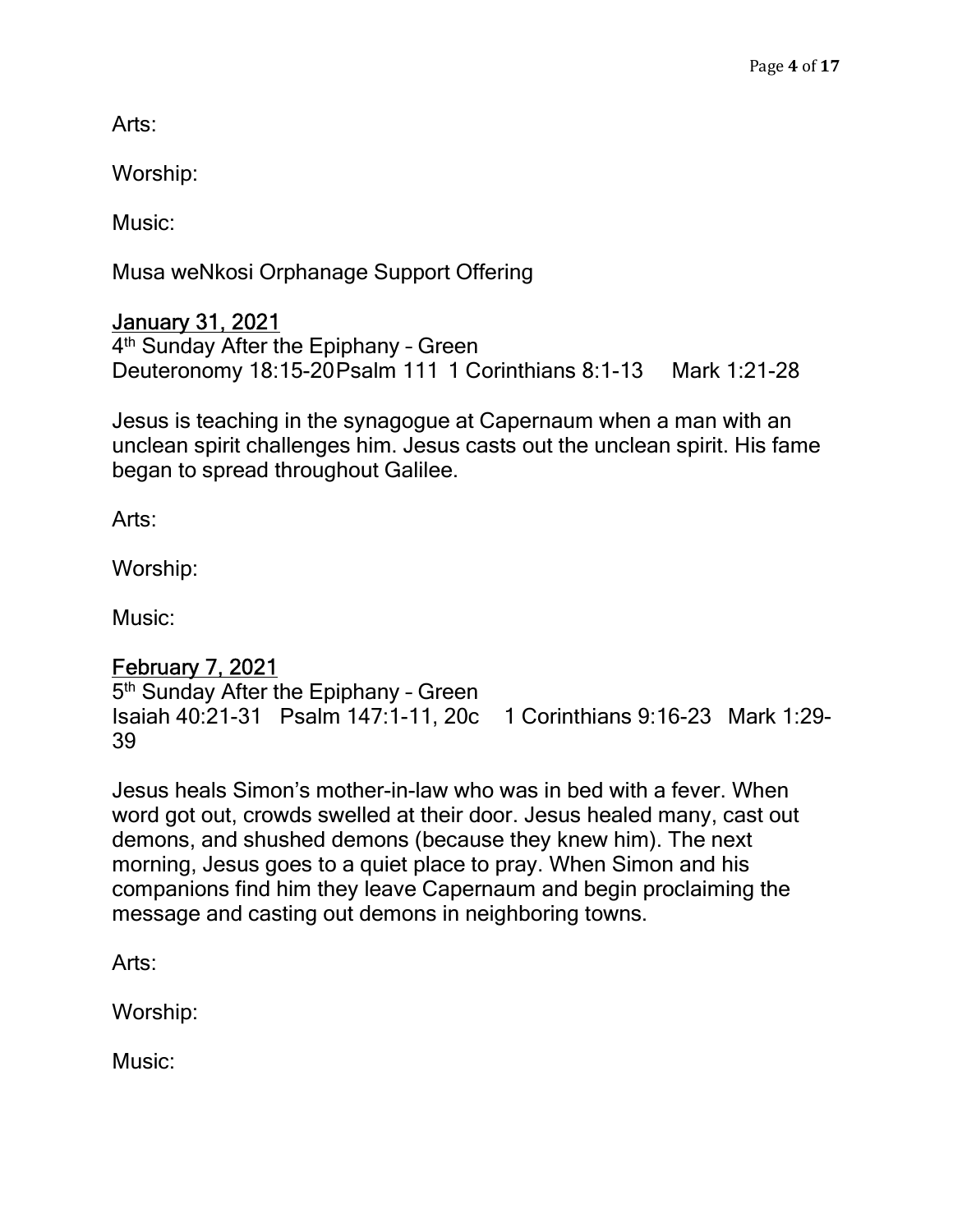### February 14, 2021

Transfiguration of the Lord – White 2 Kings 2:1-12 Psalm 50:1-6 2 Corinthians 4:3-6 Mark 9:2-9

Jesus leads Peter, James, and John up a high mountain, where his face and figure are transfigured before their eyes. They were terrified. A cloud overshadows them and the voice of God proclaims and commands "This is my Son, the Beloved; listen to him!"

Arts:

Worship:

Music:

Second Sunday Lunch – When it is Safe!

#### February 17, 2021

Ash Wednesday - Black Joel 2:1-2, 12-17 or Isaiah 58:1-12 Psalm 51:1-17 2 Corinthians 5:20b-6:10 Matthew 6:1-6, 16-21

Palm branches from Palm Sunday 2020 will be burned prior to the service. Ashes will be used to impose ashes.

Jesus instructs the crowds to anonymously give alms to the poor, and how to do so, promising them that his Heavenly Father will see it and grant a reward. Jesus likewise instructs the crowds to fast, and how to do so.

Arts:

Worship:

Music:

### February 20, 2021

Mardi Gras

Party like there is no tomorrow! Drive by / take out pancake dinner? King cake? Beads galore! Proceeds to new PromiseLand playground?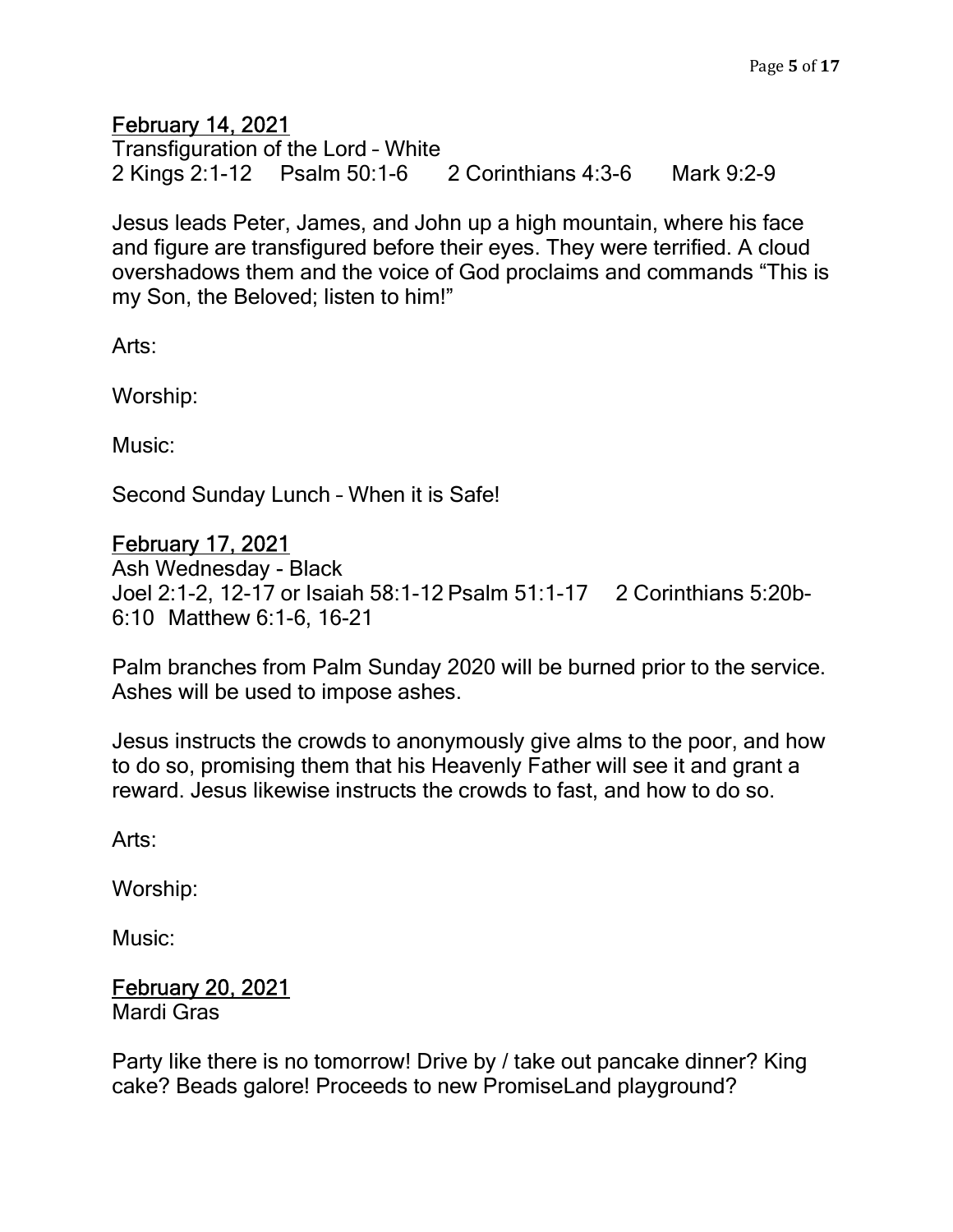# February 21, 2021

1 st Sunday of Lent – Purple Genesis 9:8-17 Psalm 25:1-10 1 Peter 3:18-22 Mark 1:9-15

Jesus is baptized by John in the Jordan River. The voice of God identifies Jesus with "You are my Son, the Beloved; with you I am well pleased." Immediately after his baptism the Spirit drives Jesus into the wilderness for 40 days where he is tempted by Satan. Angels wait on him.

Arts:

Worship:

Music:

#### February 28, 2021

2<sup>nd</sup> Sunday of Lent - Purple Genesis 17:1-7, 15-16 Psalm 22:23-31 Romans 4:13-25 Mark 8:27-38

Jesus asks his disciples on the road to Caesarea Philippi who people say he is. Peter correctly identifies Jesus as Messiah. Jesus tells them not to tell anyone. Jesus teaches the secret-holding disciples that he will suffer, die, and after three day, rise from the dead. Peter rebukes Jesus, to which Jesus says "Get behind me, Satan!" Jesus then uses his harsh rebuke as a teaching moment about the sacrifices of discipleship.

Arts:

Worship:

Music:

Musa weNkosi Orphanage Support Offering

### March 7, 2021

3 rd Sunday of Lent – Purple Exodus 20:1-17 Psalm 19 1 Corinthians 1:18-25 John 2:13-22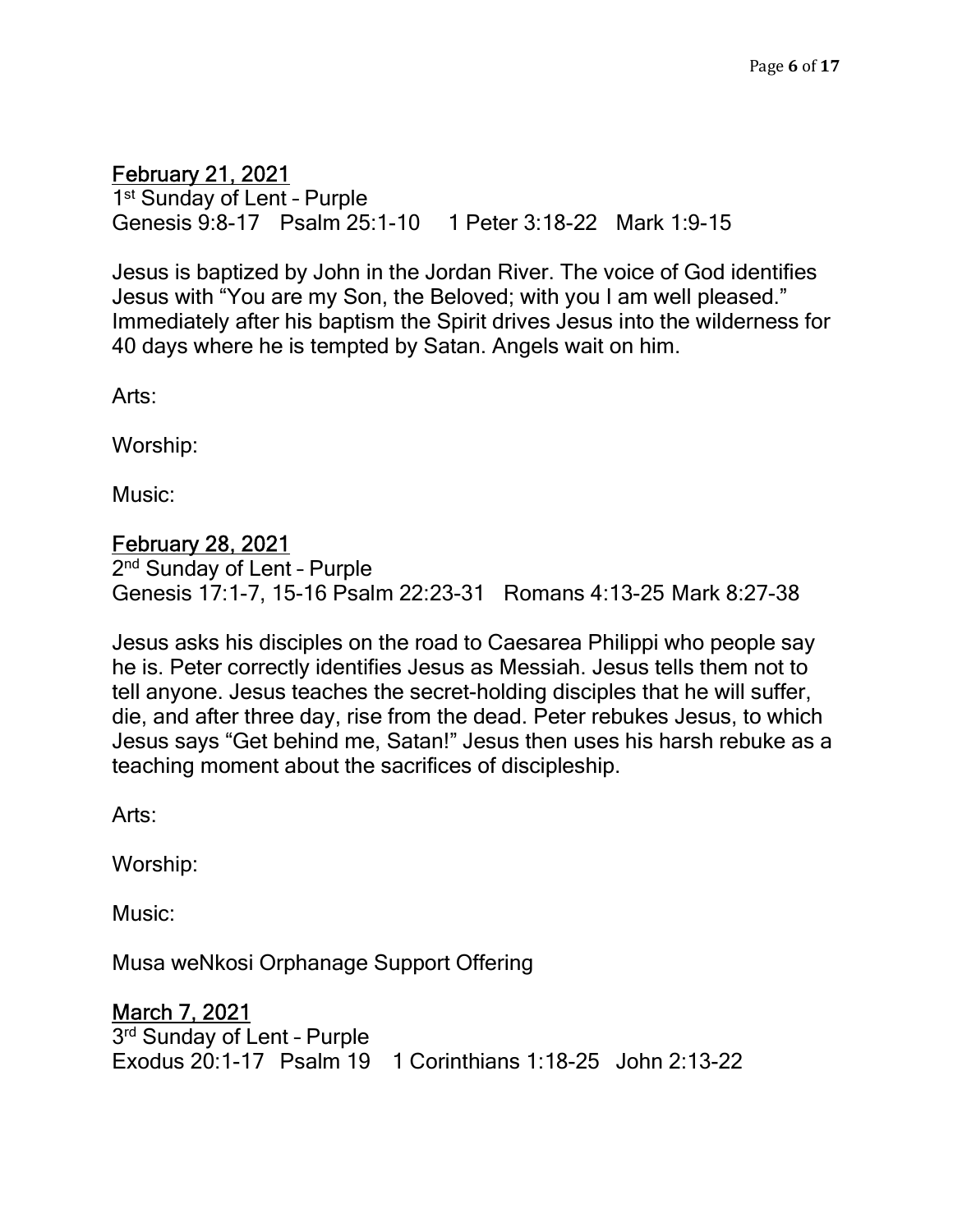Following Jesus turning water into wine, he goes to the Temple in Jerusalem to celebrate Passover. He finds a marketplace. He overturns tables and pours out the coins of the money changers. He angerly commands them to take sacrificial doves out of the Temple and not to make it a marketplace.

Arts:

Worship:

Music:

### March 14, 2021

4 th Sunday of Lent – Purple (Daylight Saving Time Begins) Numbers 21:4-9 Psalm 107:1-3, 17-22 Ephesians 2:1-10 John 3:11- 21

Jesus teaches Nicodemus, a leader of the Jews, that the Son of Man must be lifted up that whoever believes in him may have eternal life. For those who believe, condemnation is removed. Judgment is defined with a metaphor about light and darkness. Those who do what is true come to the light.

Arts:

Worship:

Music:

Second Sunday Lunch – When it is Safe!

### March 21, 2021

5<sup>th</sup> Sunday of Lent - Purple Jeremiah 31:31-34 Psalm 51:1-12 or Psalm 119:9-16 Hebrews 5:5-10 John 12:20-33

Jesus speaks with a crowd introduced by fellow Greek, Philip. He uses the life and death of a grain of wheat to speak about his death. A voice from heaven speaks "I have glorified it, and I will glorify it again." Jesus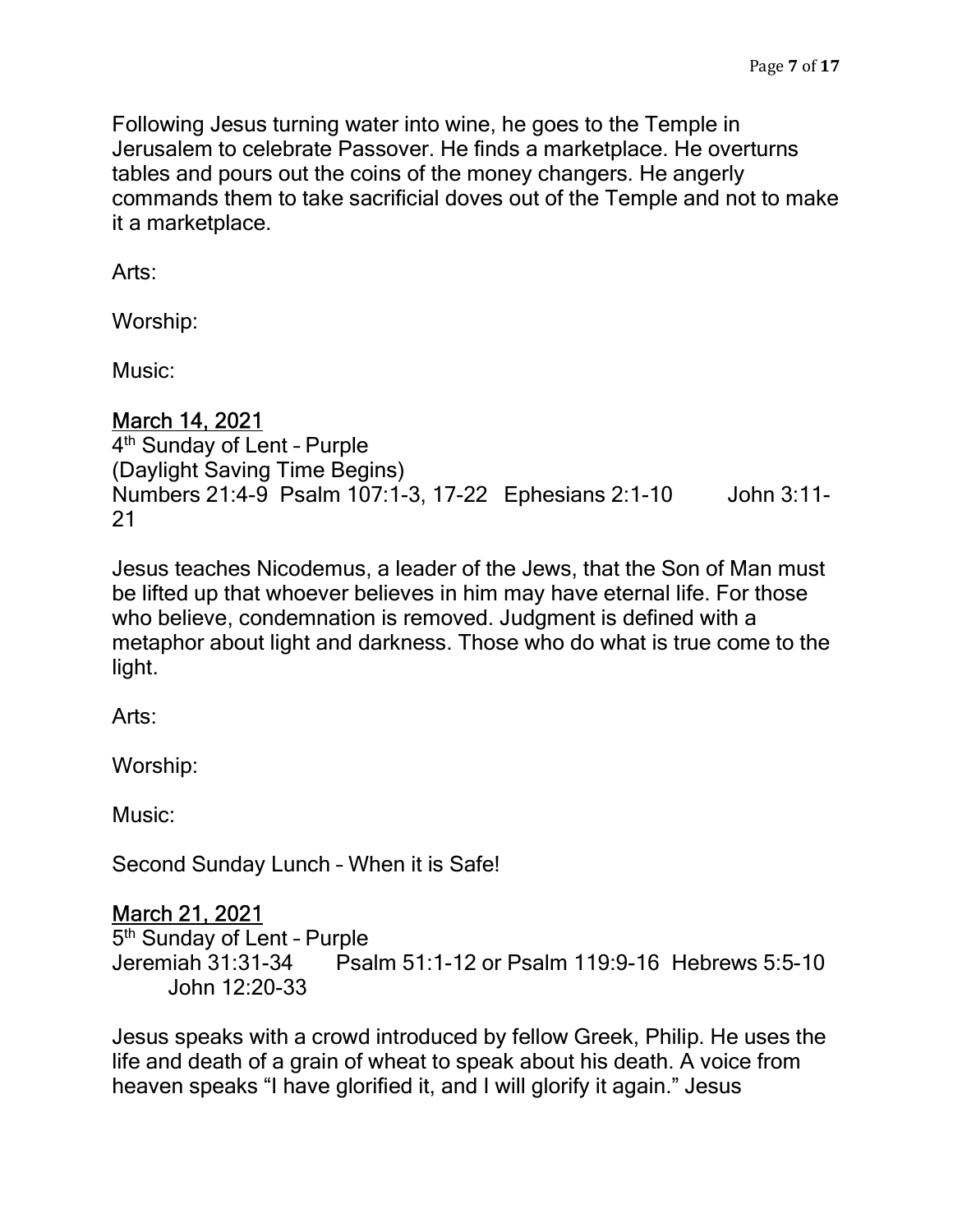proclaims when he is lifted up from the earth, he will draw all people to himself.

Arts:

Worship:

Music:

### March 28 – April 3, 2021

Holy Week

### March 28, 2021

Palm | Passion Sunday – White Palm: Psalm 118:1-2, 19-29 Mark 11:1-11 Passion: Isaiah 50:4-9a Psalm 31:9-16 Philippians 2:5-11 Mark 14:1-15:47

Palm: Jesus makes his triumphal entry into Jerusalem. Passion: The story of Jesus' suffering, judgment, and crucifixion is read for all to remember.

Arts:

Worship:

Music:

Musa weNkosi Orphanage Support Offering

## April 1, 2021

Maundy Thursday – Purple Exodus 12:1-4, (5-10), 11-14 Psalm 116:1-2, 12-19 1 Corinthians 11:23-26 John 13:1-17, 31b-35

Jesus washes his disciple's feet during the Last Supper, as an act of service and love, encouraging them to wash one another's feet. The Gospel concludes with Jesus commanding his disciples to love one another. Love becomes the means to identify Christians apart from the rest of the world.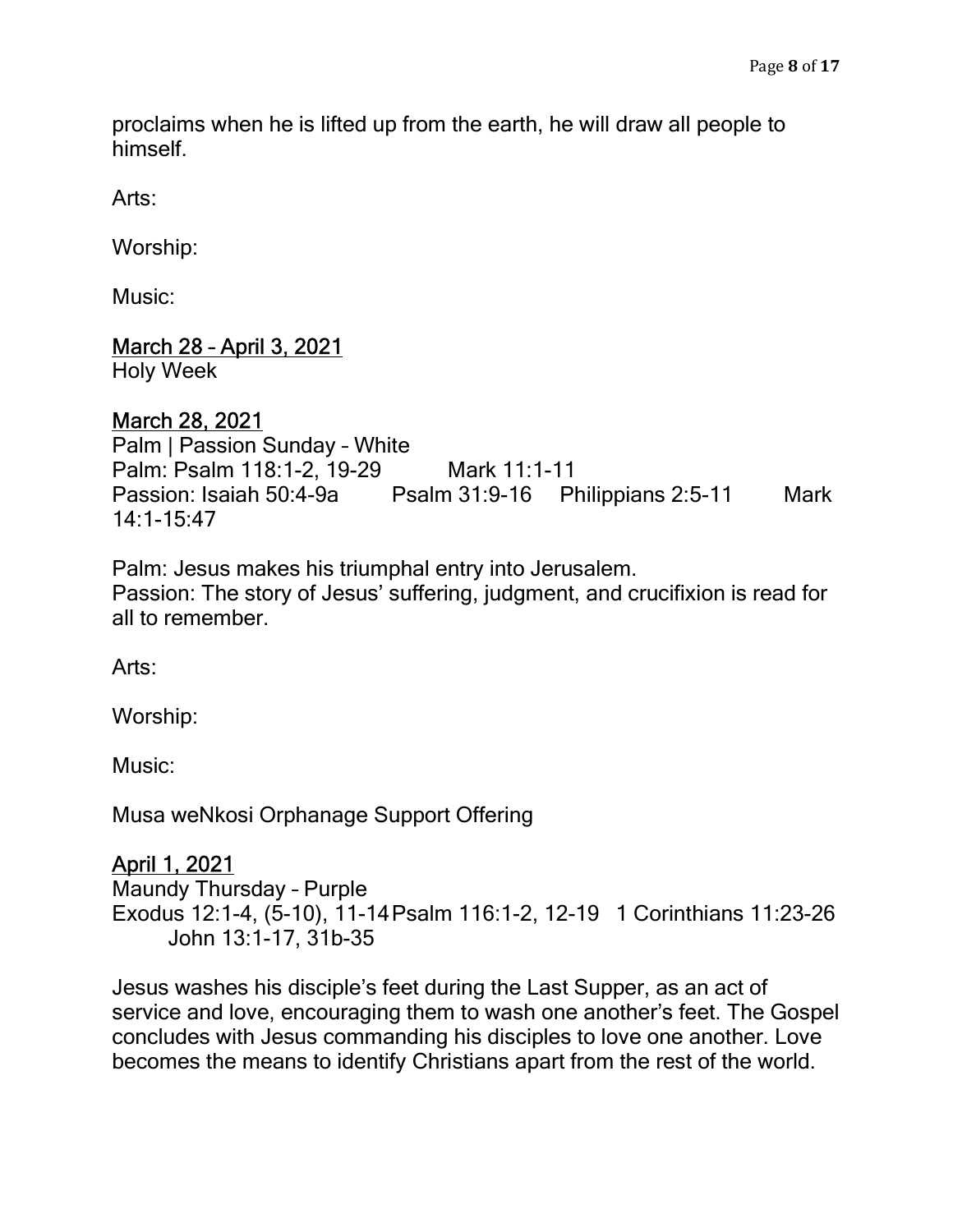Paul reports in his first letter to the church in Corinth about celebrating Holy Communion.

Arts:

Worship: Holy Communion will be served in person and curbside.

Music:

# April 2, 2021

Good Friday – Black Isaiah 52:13-53:12 Psalm 22 Hebrews 10:16-25 or Hebrews 4:14-16; 5:7-9 John 18:1-19:42

The Gospel reading is the Passion of Jesus Christ. It will serve as the message, without comment.

Arts:

Worship:

Music:

## April 4, 2021

Easter! Resurrection of the Lord - 1<sup>st</sup> Sunday of Easter - White Isaiah 25:6-9 Psalm 118:1-2, 14-24 1 Corinthians 15:1-11 or Acts 10:34-43 John 20:1-18

The Gospel of John is the account of the resurrection of Jesus Christ. Mary Magdalene finds the tomb empty, reports it to Simon Peter and "the other disciple … whom Jesus loved." The three run back to the empty tomb, finding linen wrappings. The other disciple saw and believed Jesus rose from the dead, but didn't understand. It is unknown if Peter believed. He didn't understand, either. They both return to their homes.

Mary remains weeping at the tomb, where she has an encounter with two angels. "Woman, why are you weeping" is asked by the angels, then by Jesus. Mary mistakes Jesus for the gardener, only coming to recognize him when he speaks. Jesus returns and announces to the disciples that she had seen the resurrected Lord.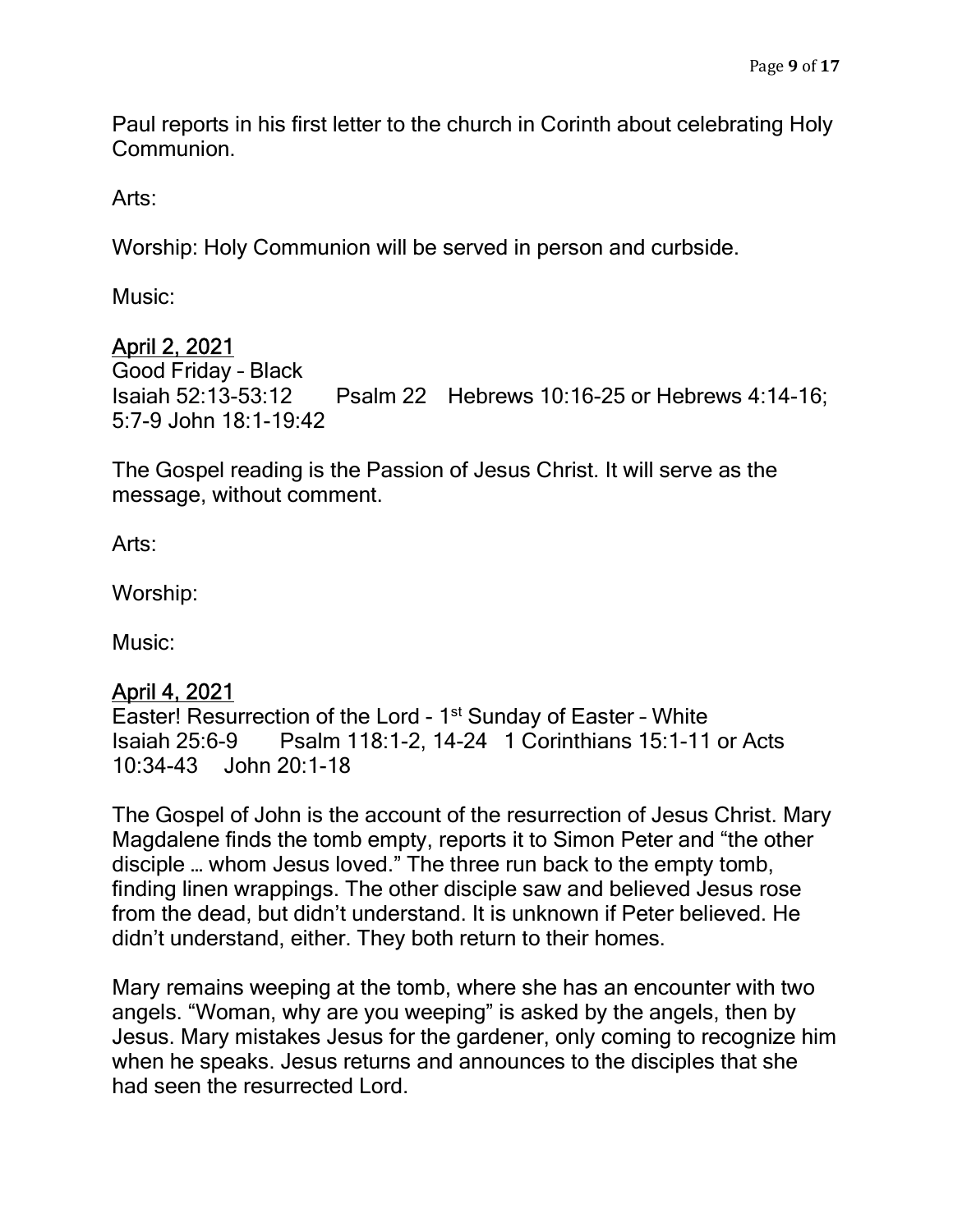Arts:

Worship:

Music:

## April 11, 2021

2<sup>nd</sup> Sunday of Easter - White Acts 4:32-35 Psalm 133 1 John 1:1-2:2 John 20:19-31

On the evening of his resurrection from the dead, Jesus appears to all the disciples except for Thomas who is absent. He grants them peace, showed them his wounds. They recognize Jesus and experienced his return to life. They rejoice in this revelation. As his Father sent Jesus, so he sends his disciples. He breathed on them and told the to receive the Holy Spirit, to forgive and be forgiven. Thomas wouldn't believe their witness until a week later when Jesus returned and showed him the evidence.

Arts:

Worship:

Music:

Second Sunday Lunch – When it is Safe!

### April 18, 2021

3<sup>rd</sup> Sunday of Easter - White Acts 3:12-19 Psalm 4 1 John 3:1-7 Luke 24:36b-48

The Gospel of Luke reports the fourth and fifth appearance of the resurrected Jesus in three weeks. This time Jesus appears on the road to Emmaus and is identified by his disciples when he breaks bread with them. He disappears. They return to Jerusalem and report Jesus' appearance to others when Jesus makes a fifth appearance. He shows them his wounds and eats fish in their presence; pretty hard for a ghost to do. He commands them to witness in his name to all the nations and proclaim what had happened … suffering, death, and resurrection. Furthermore, they are charged with calling the nations to repentance and forgiveness of sins.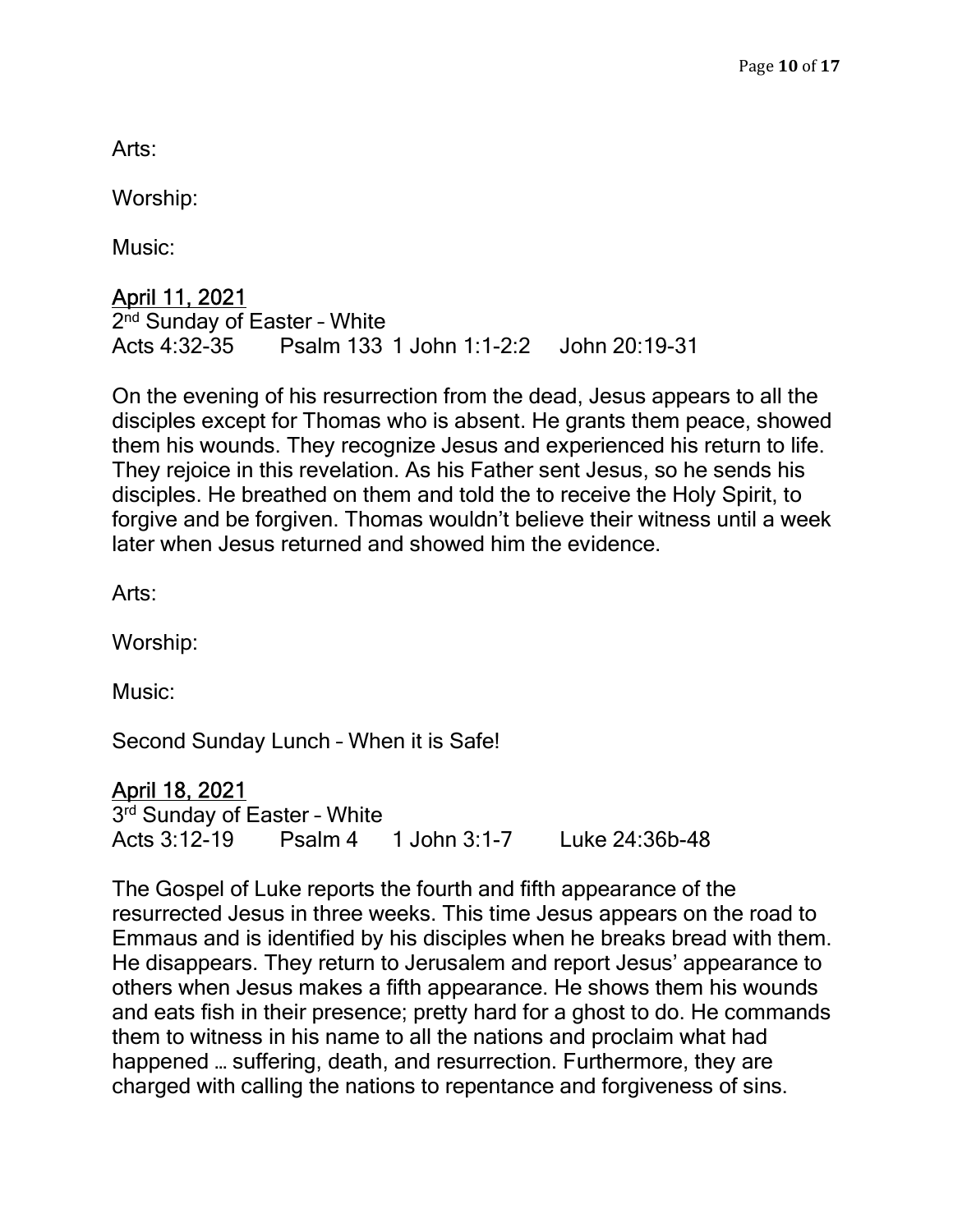Jesus holds then primed at the start line, promising them he would cloth them with power from on high, before he would set them loose.

Arts:

Worship:

Music:

### April 25, 2021

4 th Sunday of Easter – White Acts 4:5-12 Psalm 23 1 John 3:16-24 John 10:11-18

Jesus teaches that he is the good shepherd, who is willing to sacrifice his life for his sheep. His sheep know him. He protects his sheep. He loves his sheep, just as his heavenly Father loves him.

Arts:

Worship:

Music:

Musa weNkosi Orphanage Support Offering

### May 2, 2021

5<sup>th</sup> Sunday of Easter - White Acts 8:26-40 Psalm 22:25-31 1 John 4:7-21 John 15:1-8

Jesus uses a metaphor to teach about his expectations regarding the relationship he keeps with his disciples. Jesus teaches that he is the true vine, his Heavenly Father is the vinegrower who prunes to bear more fruit, we are the branches. He invites us to abide in him.

Arts:

Worship:

Music: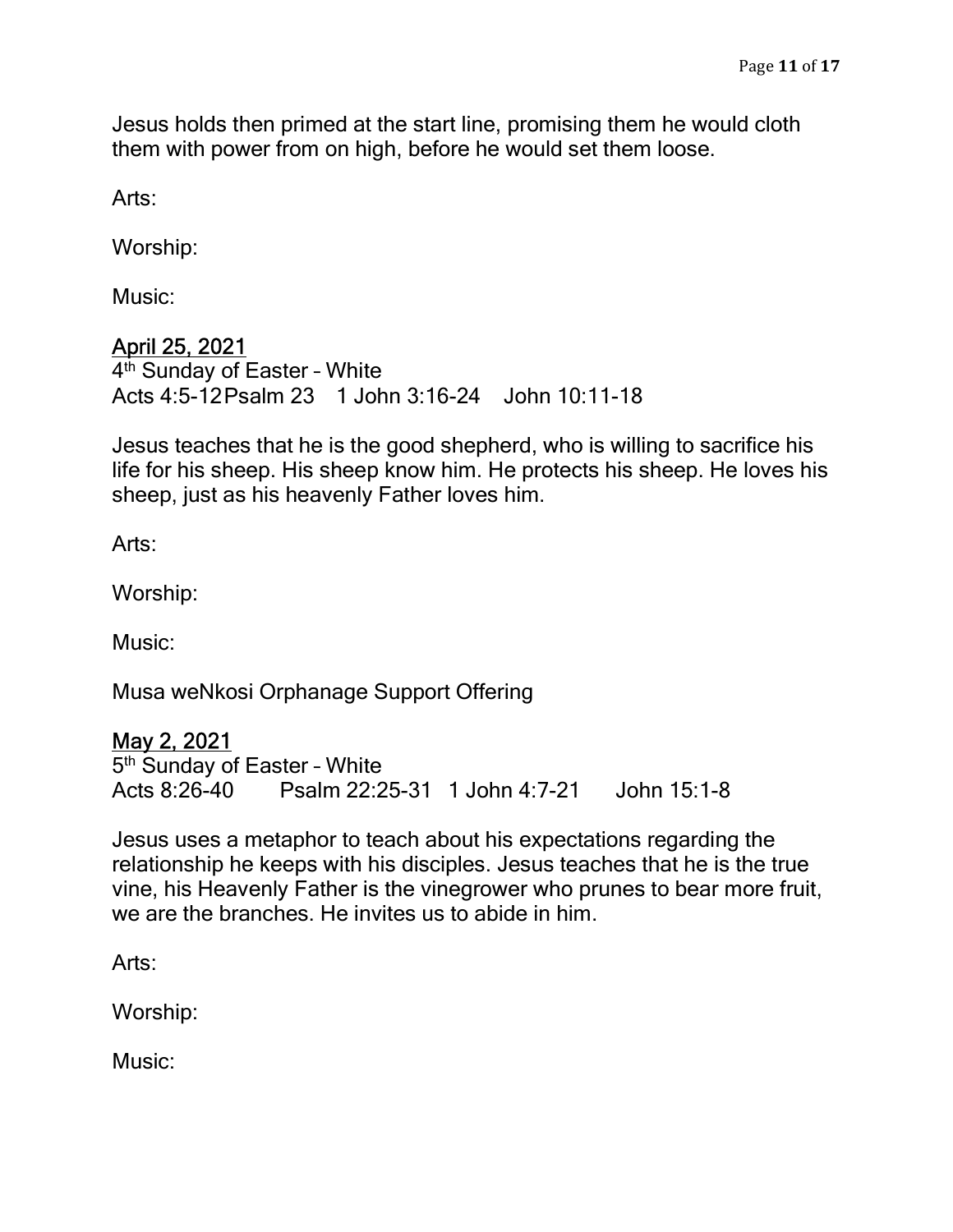### May 9, 2021

6<sup>th</sup> Sunday of Easter - Mother's Day - White Acts 10:44-48 Psalm 98 1 John 5:1-6 John 15:9-17

Jesus continues from the prior Sunday, using the metaphor of the vine, branches, and vinegrower. He invites his disciples to abide in his love, that his joy might be in us and that it may be complete. Jesus commands disciples to love one another as he has loved us.

Over COVID – When it is safe to do so, resumption of Holy Communion at every service of worship.

Arts:

Worship:

Music:

Second Sunday Lunch – When it is Safe!

## May 10-15, 2021

Over COVID Community Celebration!

Can we collaborate with the Town, School District, Fire Department to celebrate the end of the pandemic? If the timing is off, perhaps it could be delayed to Father's Day weekend or in the summer. Outdoor games for kids all week long.

- Monday, May 10, 7:00 pm: Unmasking! Removal and burning of masks! Community party in the pavilion.
- Tuesday, May 11, 7:00 pm: Remembering with Thanks Those Who Died and Those Who Mourn, service in the sanctuary. Signing a community tribute wall in the Fellowship Hall.
- Wednesday, May 12, 6:00pm: Community Picnic, followed by a recognition of local front-line workers and first responders.
- Thursday, May 13, 7:00 pm: Service of Thanksgiving in the sanctuary.
- Friday, May 14, 6:00 pm: Celebrate Education Picnic Recognizing the efforts of students, teachers, and support staff.

# May 16, 2021

7 th Sunday of Easter – White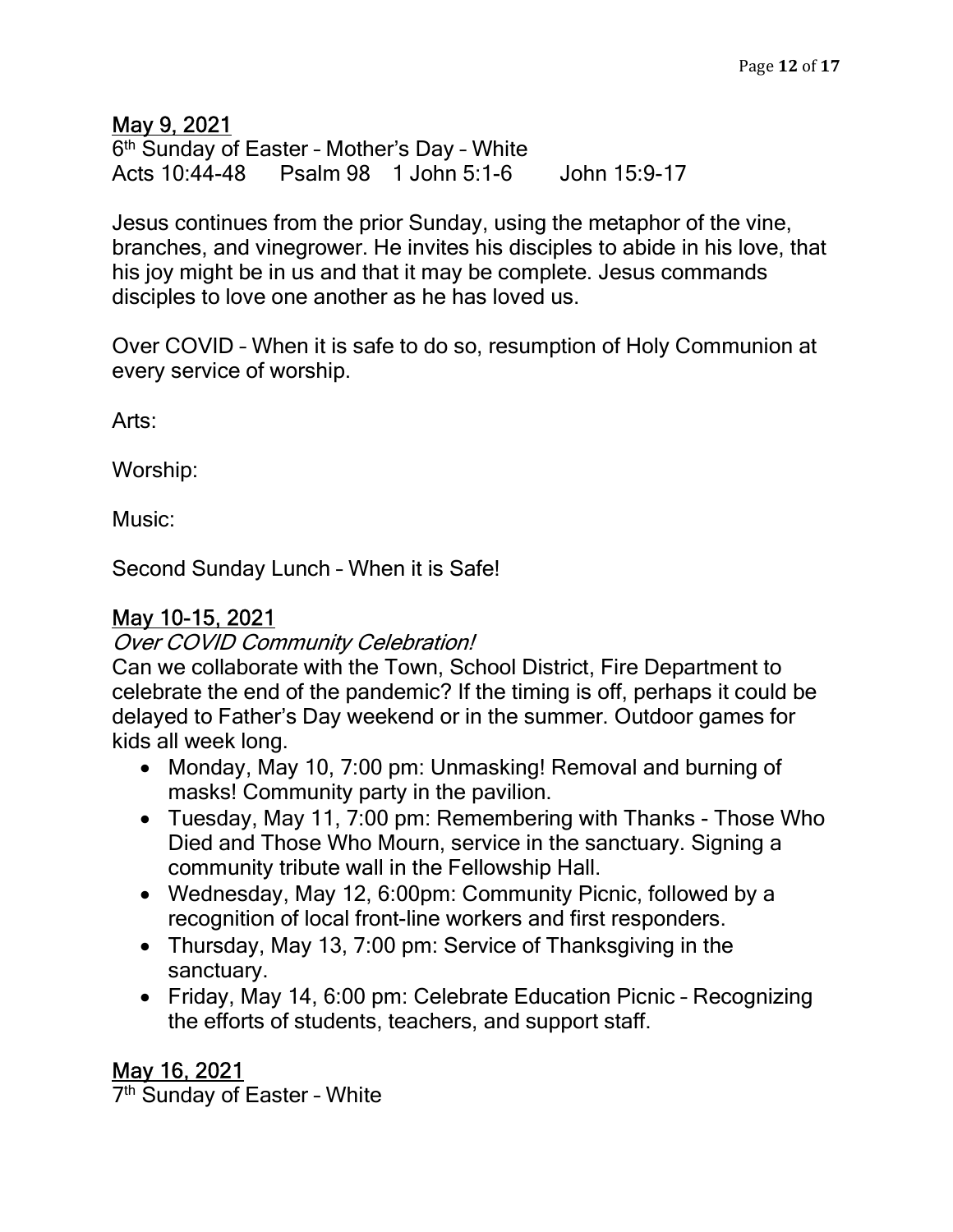Acts 1:15-17, 21-26 Psalm 1 1 John 5:9-13 John 17:6-19

Prior to his arrest, Jesus prays for his disciples who follow him. His intimate conversation with his Heavenly Father desires unity, asking for protection from the evil one. He asks for God to sanctify his disciples in the truth.

Arts:

Worship:

Music:

#### May 23, 2021

Pentecost – Red (think flames!) Ezekiel 37:1-14 Psalm 104:24-34, 35b Romans 8:22-27 or Acts 2:1-21 John 15:26-27; 16:4b-15

The Gospel tells about Christ's promise to send the Advocate – the Holy Spirit – from God to his disciples, to remain present with them after Christ's departure.

The passage from Acts is the account of the coming of the Holy Spirit, with tongues as of fire resting on each disciple.

Arts:

Worship:

Music:

Musa weNkosi Orphanage Support Offering

### May 26, 2021

4th Wednesday Community Picnic in the Pavilion Provided it is safe to do so.

### May 30, 2021

Trinity Sunday – Memorial Day Weekend – White Isaiah 6:1-8 Psalm 29 Romans 8:12-17 John 3:1-17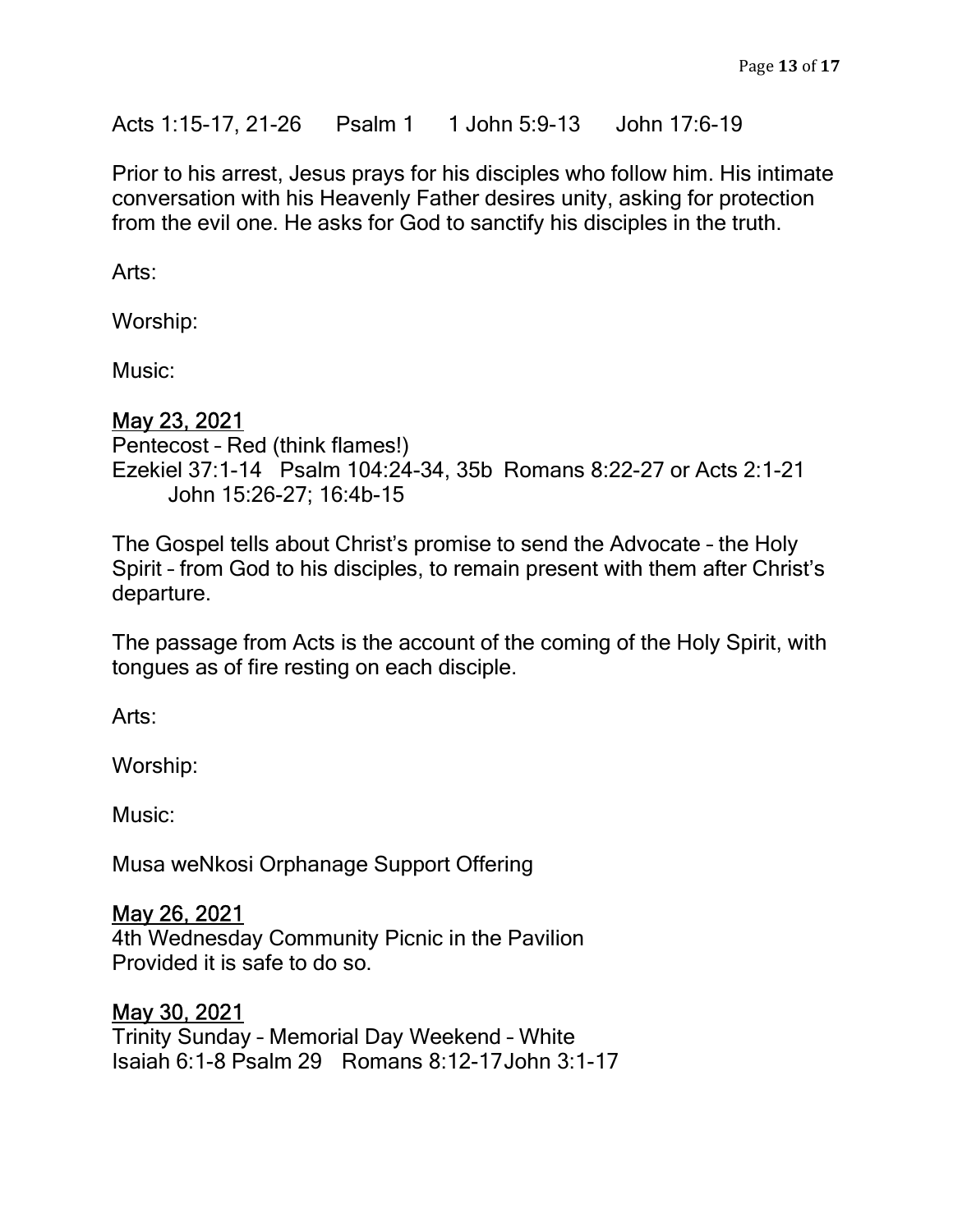We return to the Pharisee named Nicodemus first visit to Jesus under cover of darkness. Verses 16 and 17 reveals God's purpose for sending us Jesus.

Arts:

Worship:

Music:

### June 6, 2021

2<sup>nd</sup> Sunday after Pentecost - Proper 5 - Green 1 Samuel 8:4-11, (12-15), 16-20, (11:14-15) Psalm 138 Genesis 3:8-15 Psalm 130 2 Corinthians 4:13-5:1 Mark 3:20-35

Jesus is accused by a scribe from Jerusalem as being Satan. He warns that whoever blasphemes again the Holy Spirit cannot be forgiven. Jesus teaches the crowd that whoever does the will of God is his brother and sister and mother. Doing the will of God is thicker than blood!

Arts:

Worship:

Music:

#### June 13, 2021

3 rd Sunday after Pentecost – Proper 6 – Green 1 Samuel 15:34 - 16:13 Psalm 20 Ezekiel 17:22-24 Psalm 92:1-4, 12-15 2 Corinthians 5:6-10, (11-13), 14-17 Mark 4:26-34

Jesus uses seeds as a simile to teach about being productive and as a comparison for the kingdom of God. Jesus taught in parables in public, but explained everything in private to his disciples.

Arts:

Worship:

Music: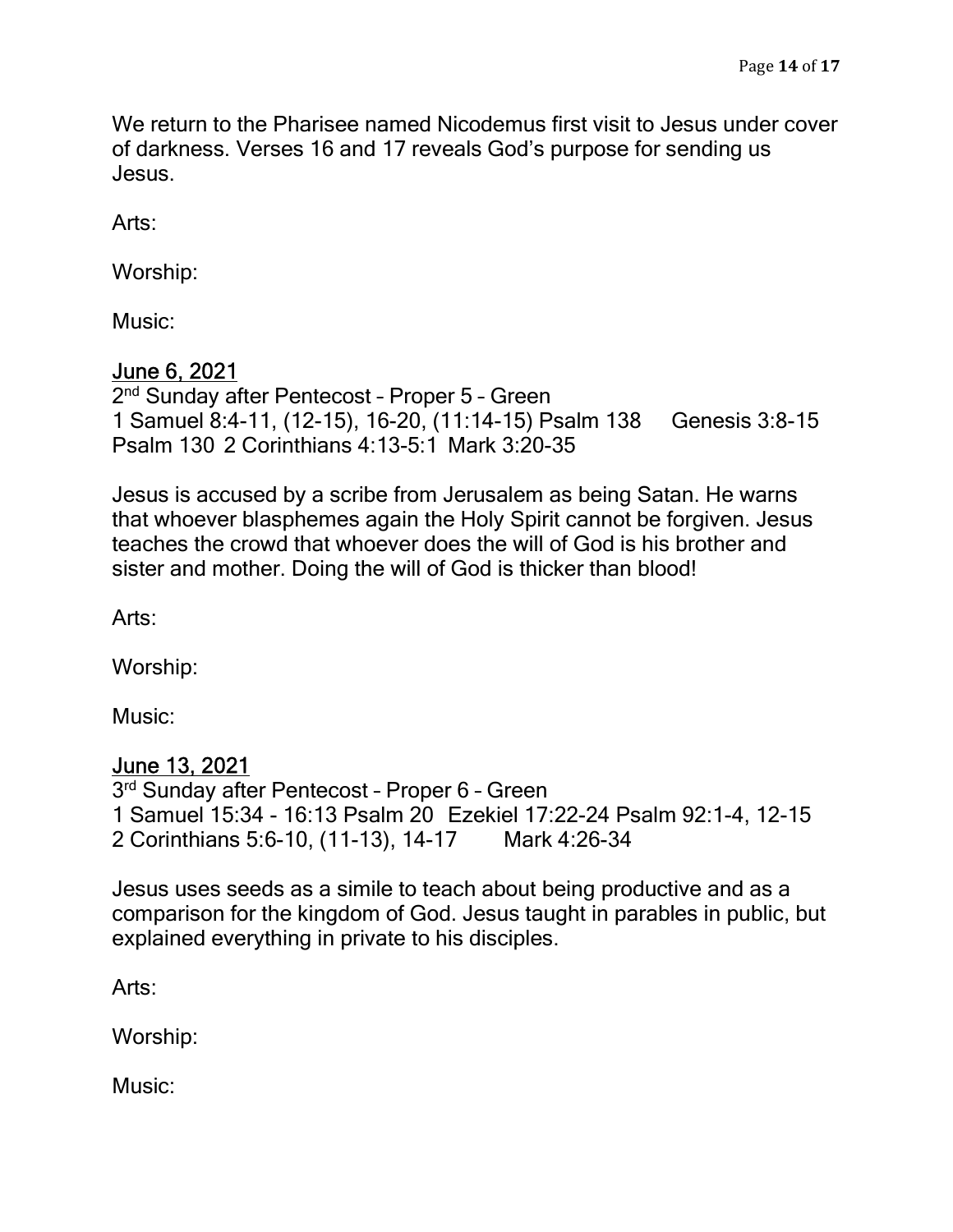Second Sunday Lunch – When it is Safe!

### June 20, 2021

4<sup>th</sup> Sunday after Pentecost - Proper 7 - Father's Day - Green 1 Samuel 17:57-18:5, 18:10-16 Psalm 133 Job 38:1-11 Psalm 107:1-3, 23-32 2 Corinthians 6:1-13 Mark 4:35-41

Why, yes. The wind and sea obey Jesus! Fearful disciples wake Jesus thinking they are at risk of perishing. He commands the winds and sea "Peace! Be still!" The weather immediately calms and clears. Jesus ask his disciples why they were afraid?

Arts:

Worship:

Music:

#### June 23, 2021

4th Wednesday Community Picnic in the Pavilion Provided it is safe to do so.

#### June 27, 2021

5<sup>th</sup> Sunday after Pentecost - Proper 8 - Green 2 Samuel 1:1, 17-27 Psalm 130 Wisdom of Solomon 1:13-15, 2:23-24 or Lamentations 3:22-33 Psalm 30 2 Corinthians 8:7-15 Mark 5:21-43

The miracle narrative of Jesus healing a hemorrhaging woman is embedded in the miracle narrative of Jesus raising Jairus daughter from the dead.

Arts:

Worship:

Music: Retirement Party for Judy!

Musa weNkosi Orphanage Support Offering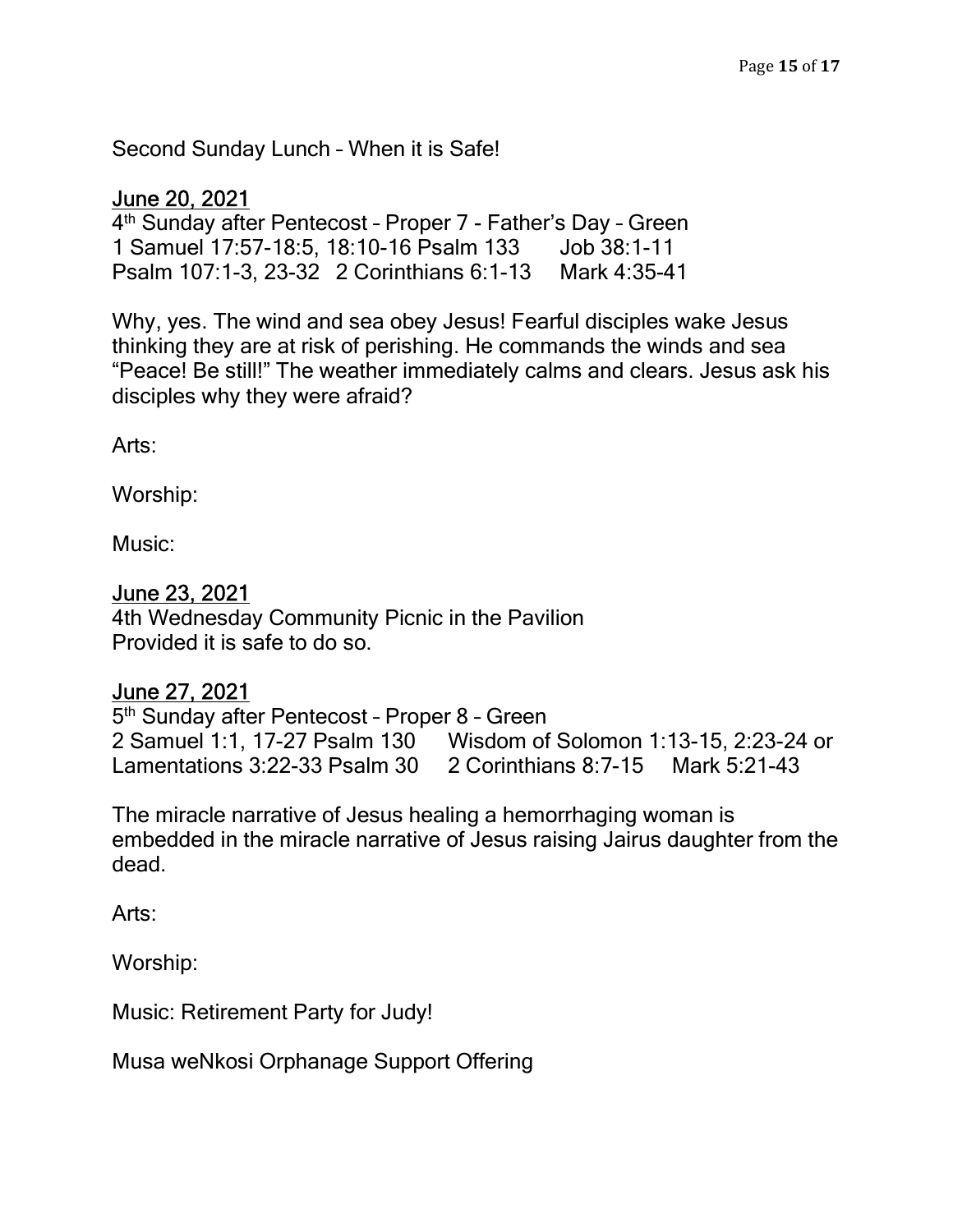### July 4, 2021

6 th Sunday after Pentecost – Proper 9 - Independence Day - Green 2 Samuel 5:1-5, 9-10 Psalm 48 Ezekiel 2:1-5 Psalm 123 2 Corinthians 12:2-10 Mark 6:1-13

Jesus returns to his hometown to teach in the synagogue, where he is derided by family and neighbors, leaving him powerless to do much. Jesus is amazed at their unbelief.

One Service at 10:00 am

Arts:

Worship:

Music:

## July 11, 2021

7<sup>th</sup> Sunday after Pentecost - Proper 10 - Green 2 Samuel 6:1-5, 12b-19 Psalm 24 Amos 7:7-15 Psalm 85:8-13 Ephesians 1:3-14 Mark 6:14-29

The Gospel narrative describes the events leading to the beheading of John the Baptist. Herod hoped a headless man would put to rest any resurrection rumors. Lust and power make for violent outcomes.

Arts:

Worship:

Music:

Second Sunday Lunch – When it is Safe!

++++++++++++++

Notes: